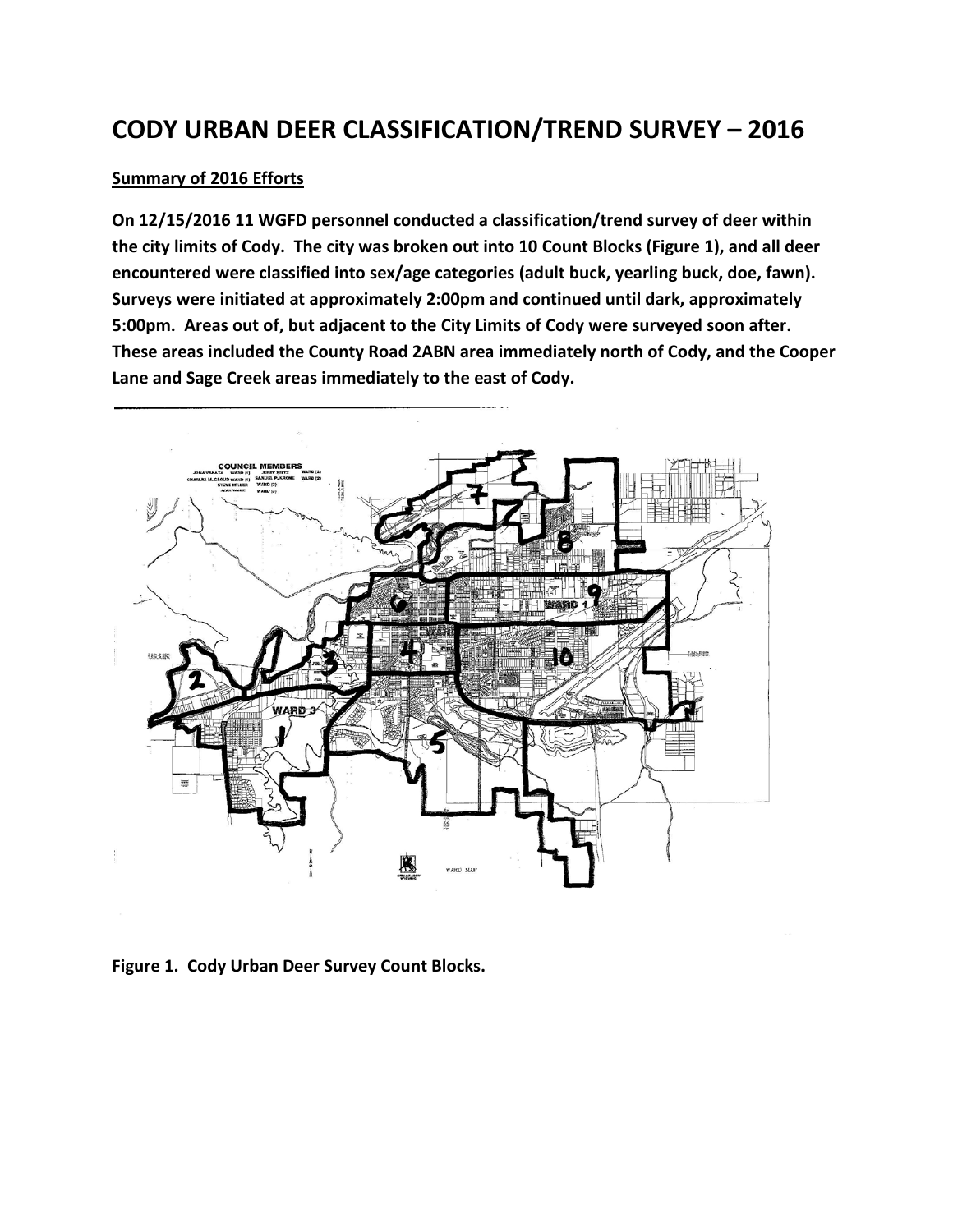**Date: 12/15/2016 Observers: J. Brown, Ellsbury, Hochhalter, Hodges, McWhirter, Ostrom, Parker, Skorupski, D. Smith, Swanson, Woolley**

| Location                                        | <b>Ad Bucks</b>         | <b>Yrl Bucks</b> | <b>Does</b>             | <b>Fawns</b>            | <b>Unknown</b>   | <b>Total</b> |  |  |
|-------------------------------------------------|-------------------------|------------------|-------------------------|-------------------------|------------------|--------------|--|--|
| CB1                                             | 3                       | 4                | 7                       | 5                       | $\boldsymbol{0}$ | 19           |  |  |
| CB <sub>2</sub>                                 | $\boldsymbol{0}$        | 0                | $\mathbf 0$             | $\mathbf 0$             | $\boldsymbol{0}$ | $\mathbf 0$  |  |  |
| CB <sub>3</sub>                                 | $\overline{2}$          | $\overline{2}$   | 18                      | 10                      | $\boldsymbol{0}$ | 32           |  |  |
| CB4                                             | $\boldsymbol{0}$        | $\overline{2}$   | $\overline{\mathbf{3}}$ | 0                       | $\boldsymbol{0}$ | 5            |  |  |
| CB5                                             | $\overline{2}$          | 4                | 15                      | 8                       | $\boldsymbol{0}$ | 29           |  |  |
| CB <sub>6</sub>                                 | $\overline{\mathbf{3}}$ | 3                | 12                      | $\overline{7}$          | $\boldsymbol{0}$ | 25           |  |  |
| CB7                                             | 5                       | $\overline{2}$   | 23                      | 19                      | $\boldsymbol{0}$ | 49           |  |  |
| CB <sub>8</sub>                                 | $\overline{\mathbf{1}}$ | $\overline{2}$   | 12                      | $\overline{2}$          | $\boldsymbol{0}$ | 17           |  |  |
| CB <sub>9</sub>                                 | $\mathbf{1}$            | $\overline{2}$   | 14                      | 14                      | $\boldsymbol{0}$ | 31           |  |  |
| <b>CB10</b>                                     | 6                       | 4                | 26                      | 15                      | $\mathbf 0$      | 51           |  |  |
| <b>TOTAL</b>                                    | 23                      | 25               | 130                     | 80                      | $\mathbf 0$      | 258          |  |  |
| 37 bucks:100 does, 62 fawns:100 does            |                         |                  |                         |                         |                  |              |  |  |
| <b>Other Areas Adjacent to Cody City Limits</b> |                         |                  |                         |                         |                  |              |  |  |
| 2ABN                                            | 7                       | 6                | 21                      | 13                      | 1                | 48           |  |  |
| Cooper                                          | $\overline{\mathbf{z}}$ | 6                | 57                      | 27                      | 3                | 100          |  |  |
| Lane                                            |                         |                  |                         |                         |                  |              |  |  |
| Lower                                           | $\mathbf{1}$            | $\boldsymbol{0}$ | 6                       | $\overline{\mathbf{3}}$ | $\mathbf{1}$     | 11           |  |  |
| <b>Sage</b>                                     |                         |                  |                         |                         |                  |              |  |  |
| <b>Creek</b>                                    |                         |                  |                         |                         |                  |              |  |  |
| <b>Upper</b>                                    | $\overline{\mathbf{3}}$ | 0                | 20                      | 10                      | 19               | 52           |  |  |
| <b>Sage</b>                                     |                         |                  |                         |                         |                  |              |  |  |
| <b>Creek</b>                                    |                         |                  |                         |                         |                  |              |  |  |
| <b>TOTAL</b>                                    | 18                      | 12               | 104                     | 53                      | 24               | 211          |  |  |
| 29 bucks:100 does, 51 fawns:100 does            |                         |                  |                         |                         |                  |              |  |  |

## **Mule Deer Observations**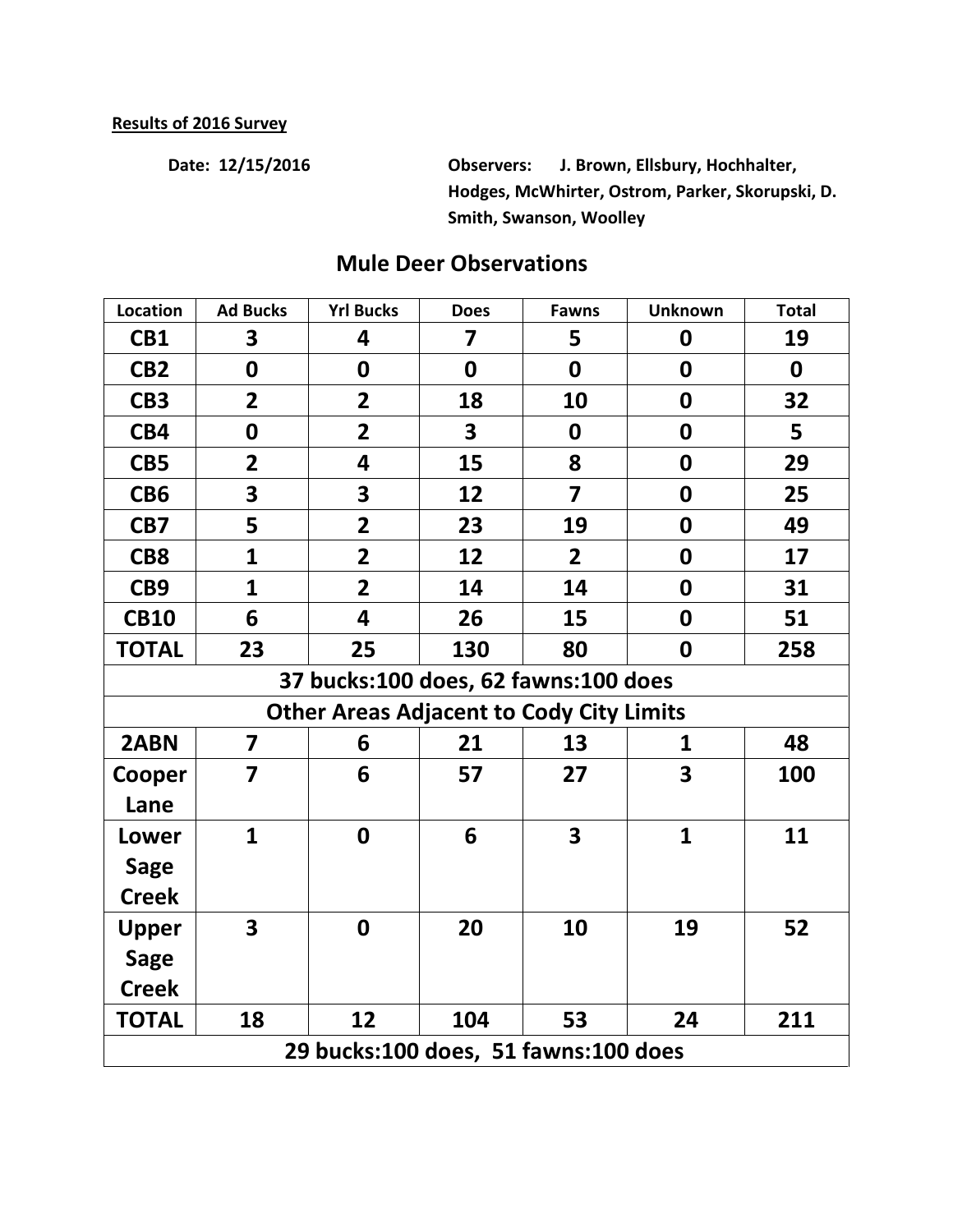**A total of 261 deer (258 mule deer and 3 white-tailed deer) were observed within the City Limits of Cody, and an additional 245 deer (211 mule deer and 34 white-tailed deer) were observed in adjacent areas. Mule deer fawn:doe ratios were 62:100 in the City Limits and 51:100 outside the city limits. Total buck ratios were 39:100 in the city limits and 29:100 out of the city limits. Yearling buck ratios were 19:100 in the city limits and 12:100 out of the city limits. The total number of deer observed in the City Limits from 2011 to 2016 has not varied substantially (2011=307, 2012=261, 2013=296, 2014=272, 2015=290, and 2016=261).**

#### **Mule Deer Counts**

| <b>Count Block</b>   | 2011 | 2012 | 2013 | 2014 | 2015 | 2016 |
|----------------------|------|------|------|------|------|------|
| 1                    | 35   | 42   | 59   | 57   | 60   | 19   |
| $\overline{2}$       | 0    | 0    | 0    | 24   | 9    | 0    |
| 3                    | 68   | 41   | 49   | 0    | 26   | 32   |
| 4                    | 25   | 16   | 12   | 11   | 15   | 5    |
| 5                    | 56   | 46   | 43   | 32   | 43   | 29   |
| 6                    | 10   | 18   | 9    | 22   | 33   | 25   |
| 7                    | 42   | 25   | 27   | 0    | 0    | 49   |
| 8                    | 1    | 8    | 18   | 31   | 34   | 17   |
| 9                    | 20   | 33   | 26   | 7    | 22   | 31   |
| 10                   | 50   | 30   | 49   | 84   | 41   | 51   |
| <b>Total</b>         | 307  | 259  | 292  | 268  | 283  | 258  |
|                      |      |      |      |      |      |      |
| 2ABN                 | 55   | 55   | 4    | 33   | 55   | 48   |
| <b>Cooper Lane</b>   | 114  | 93   | 96   | 78   | 78   | 100  |
| Lower Sage Cr        | 43   | 28   | 10   | 38   | 25   | 11   |
| <b>Upper Sage Cr</b> | 52   | 58   | 52   | 37   | 79   | 52   |
| <b>Total</b>         | 264  | 234  | 162  | 186  | 237  | 211  |